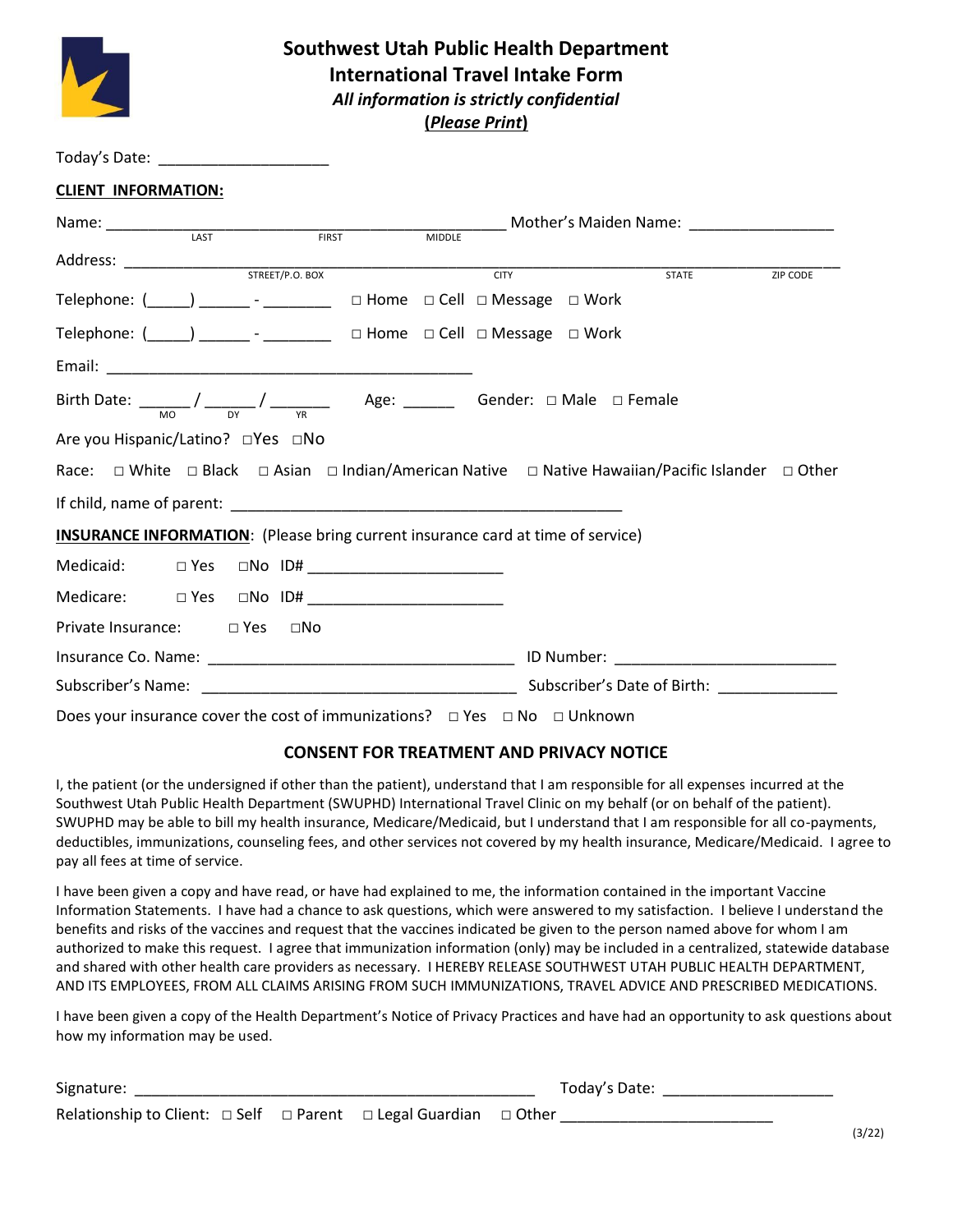|                                       |                        |                                                                                                                                                                                                                                                      |                                         |           |                                         |                                          |                                  |                                                                                                                                                                                                                                 | Page 2   |
|---------------------------------------|------------------------|------------------------------------------------------------------------------------------------------------------------------------------------------------------------------------------------------------------------------------------------------|-----------------------------------------|-----------|-----------------------------------------|------------------------------------------|----------------------------------|---------------------------------------------------------------------------------------------------------------------------------------------------------------------------------------------------------------------------------|----------|
|                                       |                        |                                                                                                                                                                                                                                                      |                                         |           | <b>TRAVEL INFORMATION</b>               |                                          |                                  |                                                                                                                                                                                                                                 |          |
|                                       |                        |                                                                                                                                                                                                                                                      |                                         |           |                                         |                                          |                                  |                                                                                                                                                                                                                                 |          |
|                                       |                        | Number of people traveling with you: _______________________ or number in your tour group ___________________                                                                                                                                        |                                         |           |                                         |                                          |                                  |                                                                                                                                                                                                                                 |          |
|                                       |                        | ITINERARY: (Please list in order and include length of time you will be staying at each location including airport stops and layovers):                                                                                                              |                                         |           |                                         |                                          |                                  |                                                                                                                                                                                                                                 |          |
|                                       | Country                | City/Area                                                                                                                                                                                                                                            |                                         | Duration  |                                         | <b>Country</b>                           |                                  | City/Area                                                                                                                                                                                                                       | Duration |
| 1.                                    |                        |                                                                                                                                                                                                                                                      |                                         |           |                                         |                                          |                                  |                                                                                                                                                                                                                                 |          |
|                                       |                        |                                                                                                                                                                                                                                                      |                                         |           |                                         |                                          |                                  |                                                                                                                                                                                                                                 |          |
| 3.                                    |                        |                                                                                                                                                                                                                                                      |                                         |           | 6.                                      |                                          |                                  |                                                                                                                                                                                                                                 |          |
|                                       |                        | PURPOSE OF TRIP (check all that apply):                                                                                                                                                                                                              |                                         |           |                                         |                                          |                                  |                                                                                                                                                                                                                                 |          |
|                                       |                        | □ Business/work   □ Receive medical care   □ Provide medical care   □ Visit family/friends   □ Adoption   □ Vacation<br>□ Non-LDS mission/humanitarian □ LDS mission-MTC location ___________________________(skip to Personal Medical Info section) |                                         |           |                                         |                                          |                                  |                                                                                                                                                                                                                                 |          |
|                                       |                        | □ Other ______________________                                                                                                                                                                                                                       |                                         |           |                                         |                                          |                                  |                                                                                                                                                                                                                                 |          |
|                                       |                        | TYPE OF TRAVEL (check all that apply):                                                                                                                                                                                                               |                                         |           |                                         |                                          |                                  |                                                                                                                                                                                                                                 |          |
|                                       |                        | <b>PLANNED ACCOMMODATIONS:</b>                                                                                                                                                                                                                       |                                         |           |                                         |                                          |                                  |                                                                                                                                                                                                                                 |          |
|                                       |                        | □ Hotel 5 - 3 star<br>□ Local apartment<br>□ Dorm style lodging                                                                                                                                                                                      | $\Box$ Cruise ship<br>□ Remote location |           | □ Live with locals/private home         |                                          | $\Box$ Camping<br>$\Box$ Hostels | $\Box$ and the set of the set of the set of the set of the set of the set of the set of the set of the set of the set of the set of the set of the set of the set of the set of the set of the set of the set of the set of the |          |
|                                       |                        | ACTIVITIES (check all that apply to your trip):                                                                                                                                                                                                      |                                         |           | $\Box$ Altitude above 8,000 ft (2500 m) |                                          |                                  | □ Animal contact/hunting<br>$\Box$ Field work<br>□ Safari<br>$\Box$                                                                                                                                                             |          |
|                                       |                        | Check any items you would like to discuss:<br>$\Box$ Risk of blood borne infections                                                                                                                                                                  | $\Box$ Air travel/jet lag               |           |                                         | $\Box$ Medical care/evacuation insurance |                                  | $\Box$ Seeking medical care<br>$\Box$ Other                                                                                                                                                                                     |          |
|                                       |                        |                                                                                                                                                                                                                                                      |                                         |           | PERSONAL MEDICAL INFORMATION            |                                          |                                  |                                                                                                                                                                                                                                 |          |
|                                       |                        |                                                                                                                                                                                                                                                      |                                         |           |                                         |                                          |                                  |                                                                                                                                                                                                                                 |          |
| $\Box$ YES<br>$\square$ YES           | $\Box$ NO<br>$\Box$ NO | Are you sick today (with moderate to severe fever or acute illness)?<br>Have you previously traveled to any developing country?                                                                                                                      |                                         |           |                                         |                                          |                                  |                                                                                                                                                                                                                                 |          |
| $\square$ YES                         | $\Box$ NO              | Did you receive your childhood vaccines?                                                                                                                                                                                                             |                                         |           |                                         |                                          |                                  |                                                                                                                                                                                                                                 |          |
| $\hfill \Box$<br>YES                  | $\Box$ NO              |                                                                                                                                                                                                                                                      |                                         |           |                                         |                                          |                                  | Have you ever had chickenpox disease or the vaccine series? If yes, which one:                                                                                                                                                  |          |
| $\hfill \Box$<br>YES                  | $\Box$ NO              | Are you currently under a physician's care for any health problem?                                                                                                                                                                                   |                                         |           |                                         |                                          |                                  |                                                                                                                                                                                                                                 |          |
| $\square$ YES                         | $\Box$ NO              | Do you smoke?                                                                                                                                                                                                                                        |                                         |           |                                         |                                          |                                  |                                                                                                                                                                                                                                 |          |
| $\Box$ YES                            | $\Box$ NO              | Do you have a personal history or family history of Guillain-Barré Syndrome (GBS)?                                                                                                                                                                   |                                         |           |                                         |                                          |                                  |                                                                                                                                                                                                                                 |          |
| $\Box$ YES                            | $\Box$ NO              |                                                                                                                                                                                                                                                      |                                         |           |                                         |                                          |                                  | Have you taken cortisone, prednisone, other steroids, anti-cancer drugs, or had radiation treatment                                                                                                                             |          |
|                                       |                        | in the last 3 months?                                                                                                                                                                                                                                |                                         |           |                                         |                                          |                                  |                                                                                                                                                                                                                                 |          |
| $\square$ YES                         | $\Box$ NO              | Do you have any seizure or brain problems?                                                                                                                                                                                                           |                                         |           |                                         |                                          |                                  |                                                                                                                                                                                                                                 |          |
| $\square$ YES<br>$\hfill \Box$<br>YES | $\Box$ NO<br>$\Box$ NO | Have you received gamma-globulin or blood transfusions within the past year?<br>Have you received any vaccinations or a TB test in the past 4 weeks?                                                                                                 |                                         |           |                                         |                                          |                                  |                                                                                                                                                                                                                                 |          |
| $\Box$ YES                            | $\Box$ NO              |                                                                                                                                                                                                                                                      |                                         |           |                                         |                                          |                                  | Have you ever taken anti-malarial medication? If yes, what medication: ____________________________                                                                                                                             |          |
|                                       |                        | Did you tolerate it well? $\Box$ Yes                                                                                                                                                                                                                 |                                         | $\Box$ No |                                         |                                          |                                  |                                                                                                                                                                                                                                 |          |
| $\Box$ YES                            | $\Box$ NO              | Are you, or will you be at risk for blood borne infections such as: HIV, AIDS, or Hepatitis B or C?                                                                                                                                                  |                                         |           |                                         |                                          |                                  |                                                                                                                                                                                                                                 |          |
|                                       |                        |                                                                                                                                                                                                                                                      |                                         |           |                                         |                                          |                                  | Risks include: blood transfusions, unprotected sexual contacts, use of shared or unsterile needles for                                                                                                                          |          |
|                                       |                        |                                                                                                                                                                                                                                                      |                                         |           |                                         |                                          |                                  | injection of drugs or medications, tattoos, acupuncture, injections given in developing countries.                                                                                                                              |          |
| $\Box$ YES                            | $\Box$ NO              | (Females) Are you pregnant or planning on pregnancy? If yes, when: ___________________                                                                                                                                                               |                                         |           |                                         |                                          |                                  |                                                                                                                                                                                                                                 |          |
| $\Box$ YES                            | $\Box$ NO              | (Females) Are you currently breastfeeding? If yes, how old is the infant: __________________________                                                                                                                                                 |                                         |           |                                         |                                          |                                  |                                                                                                                                                                                                                                 |          |
|                                       |                        |                                                                                                                                                                                                                                                      |                                         |           |                                         |                                          |                                  |                                                                                                                                                                                                                                 | (3/22)   |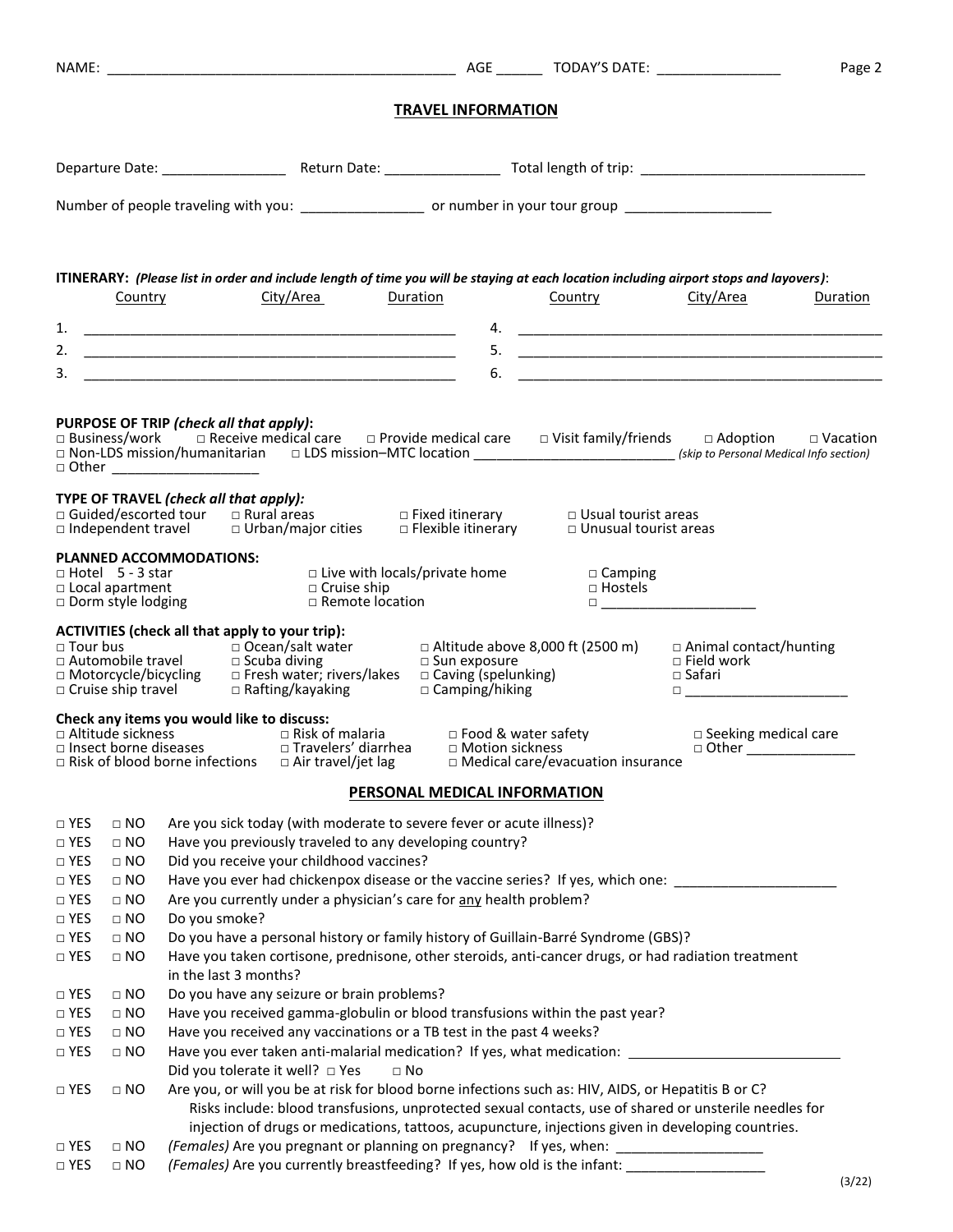#### **ALLERGIES**

□ YES □ NO Have you ever had a serious or life threatening allergic reaction?

□ YES □ NO Are you allergic to any of the following?

□ Sulfa □ Neomycin □ Streptomycin □ Polymyxin B □ Eggs or chicken protein □ Baker's Yeast □ Gelatin □ Bee Stings OTHER ALLERGIES: please list: \_

#### **MEDICAL HISTORY**

(check all that apply)

- □ Conditions treated with immunosuppressive medications: such as cancer, leukemia, lymphoma, organ transplant, rheumatoid arthritis, Crohn's, ulcerative colitis<br>
□ Hepatitis/liver disorders □ Seizures/epilepsy
- 
- □ Thrombophlebitis/blood clots □ Mental/emotional illness □ Diabetes myasthenia gravis, thymoma, thymectomy)
- 
- 
- □ Recurrent pneumonia □ Prostate problems □ HIV or AIDS □ Retinal or visual field changes
- 
- 
- □ Irregular heart rhythms
- -
	-
- □ Heart disease/attacks □ Thymus dysfunction (including □ Diabetes □ Thymus dysfunction (including
	- -
	-
	-

□ Splenectomy □ Kidney disease □ Blood thinning meds □ Psoriasis

**MEDICATION INFORMATION** □ **NONE** *(Include prescriptions, contraceptives, vitamins, antacids, antibiotics, herbal, and over-the-counter)*

| Medication | Reason for Taking | Medication | Reason for Taking |
|------------|-------------------|------------|-------------------|
|            |                   |            |                   |
|            |                   |            |                   |
|            |                   |            |                   |

# **DO NOT WRITE BELOW – FOR OFFICE USE ONLY STOP! STOP!**

**IMMUNIZATION INFORMATION**

| <b>VACCINE</b>                                                                            | Date of last<br>immunization | Recommend | D<br>D | <b>VACCINE</b>                        | Date of last<br>immunization | Recommend | D<br>D |
|-------------------------------------------------------------------------------------------|------------------------------|-----------|--------|---------------------------------------|------------------------------|-----------|--------|
| Chickenpox (Varicella)                                                                    |                              |           |        | <b>MMR</b><br>Measles, Mumps, Rubella |                              |           |        |
| Cholera                                                                                   |                              |           |        | Pneumococcal 23                       |                              |           |        |
| COVID-19<br>Moderna / Pfizer / Janssen                                                    |                              |           |        | Prevnar 13 / 15 / 20                  |                              |           |        |
| <b>Hepatitis A</b>                                                                        |                              |           |        | Polio IPV / OPV                       |                              |           |        |
| <b>Hepatitis B</b>                                                                        |                              |           |        | Rabies                                |                              |           |        |
| Hepatitis B - Heplisav-B<br>(0d, 28d)                                                     |                              |           |        | Tetanus/Diphtheria<br>Td              |                              |           |        |
| Hepatitis A & B (Twinrix)<br>$(0, 1, 6 \text{ mo})$ $(0, 7, 21 \text{ d}, 12 \text{ mo})$ |                              |           |        | Tetanus/Diphtheria/Pertussis<br>Tdap  |                              |           |        |
| Human Papillomavirus<br>(HPV) (0, 2, 6 mo)                                                |                              |           |        | <b>Typhoid Oral</b>                   |                              |           |        |
| Influenza                                                                                 |                              |           |        | Typhoid Injectable                    |                              |           |        |
| Japanese Encephalitis                                                                     |                              |           |        | <b>Yellow Fever</b>                   |                              |           |        |
| Meningococcal                                                                             |                              |           |        | Shingles<br>Zostavax / Shingrix       |                              |           |        |
| MenB                                                                                      |                              |           |        |                                       |                              |           |        |

D/D = Discussed/Declined C = Completed Series Hx = History of Disease

1 = Not covered by insurance

 $2 =$  Pt feels don't need it  $V1 =$  Visit Date:

 $3 =$  Personal beliefs  $V2 =$  Visit Date:  $\Box$ 

 $4 = \text{Side effects}$   $\text{V3} = \text{Visit Date:}$ 

5 = Will get/has from PCP

6 = Not enough time before travel Malaria prophylaxis recommended □ YES □ NO, patient at low/no risk 7 = Will get at destination **Prescription given?** □ YES □ NO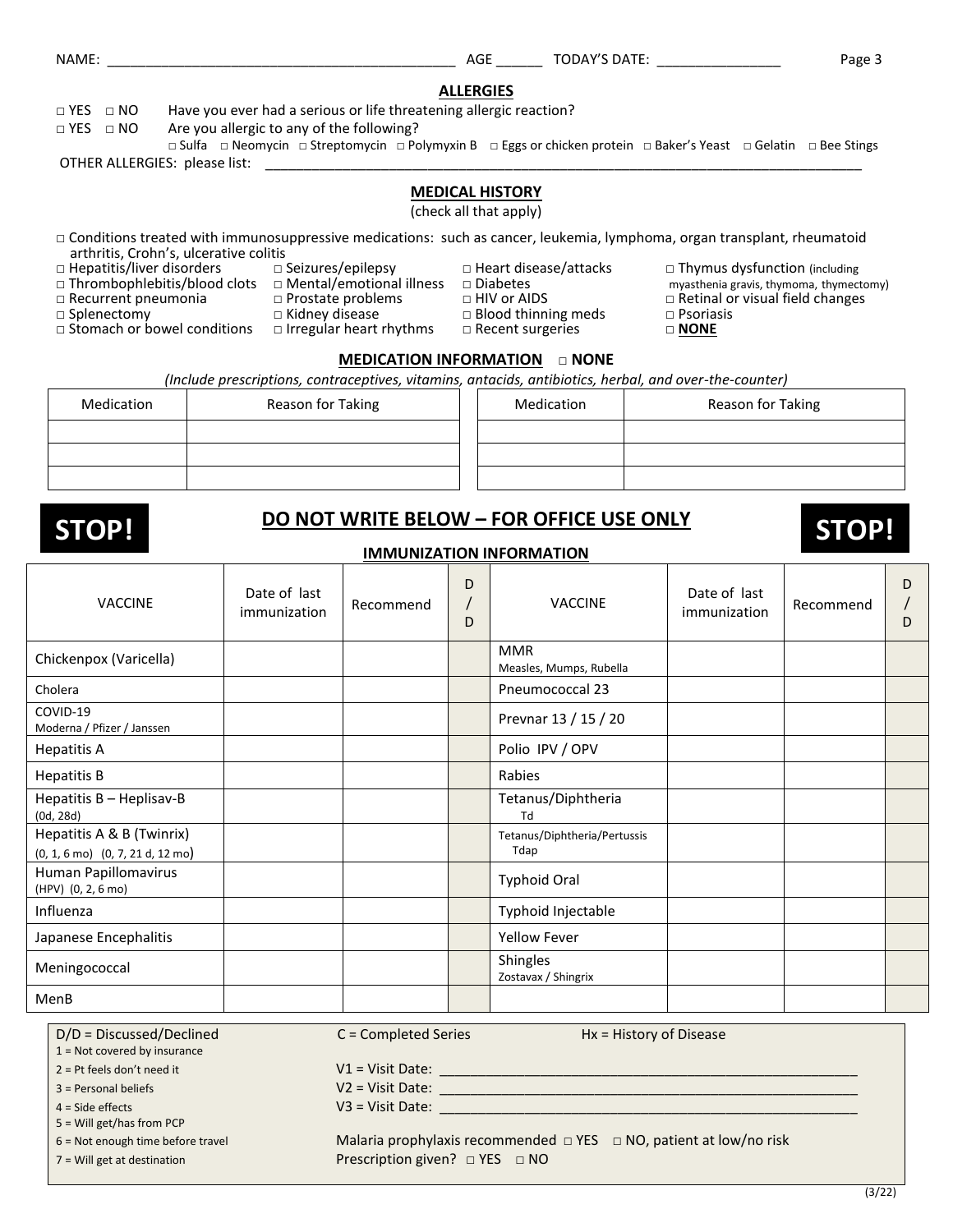NAME: \_\_\_\_\_\_\_\_\_\_\_\_\_\_\_\_\_\_\_\_\_\_\_\_\_\_\_\_\_\_\_\_\_\_\_\_\_\_\_\_\_\_\_\_\_ AGE \_\_\_\_\_\_ TODAY'S DATE: \_\_\_\_\_\_\_\_\_\_\_\_\_\_\_\_ Page 4

### **PRESCRIPTIONS**

Weight: \_\_\_\_\_\_\_\_\_\_\_\_\_\_\_\_\_\_\_\_\_\_\_\_\_ lbs/kg **□ NO PRESCRIPTIONS GIVEN**

| Rx                                                                                                                                                                                                                                                                                                                                                                                                                                                                                                                                          | <b>Dosage</b> | D/D |
|---------------------------------------------------------------------------------------------------------------------------------------------------------------------------------------------------------------------------------------------------------------------------------------------------------------------------------------------------------------------------------------------------------------------------------------------------------------------------------------------------------------------------------------------|---------------|-----|
| $\Box$ Acetazolamide (Diamox)                                                                                                                                                                                                                                                                                                                                                                                                                                                                                                               | #             |     |
| $\Box$ 250 mg tab<br>$\Box$ 2.5 mg/kg po bid = ______ mg/cap<br>Take $\frac{1}{2}$ to 1 tab/cap bid for prevention of AMS                                                                                                                                                                                                                                                                                                                                                                                                                   |               |     |
| $\Box$ Atovaquone/Proquanil (Malarone)                                                                                                                                                                                                                                                                                                                                                                                                                                                                                                      | #             |     |
| $\Box$ 250/100 mg tab<br>$\Box$ Take 1 tablet po qd starting 1 day prior to travel to malaria area. Continue<br>taking gd during and x 7 days after leaving area for prevention of malaria.<br>Take with food.<br>$\Box$ Take tablet(s) po gd x 3 days for self-treatment of malaria.<br><b>Pediatric Dosing:</b><br>$\Box$ 62.5/25 mg tab<br>$\Box$ Take ______ tablet(s) po qd starting 1 day prior to travel to malaria area.<br>Continue taking qd during and x 7 days after leaving area for prevention of<br>malaria. Take with food. |               |     |
| □ Azithromycin (Zithromax)                                                                                                                                                                                                                                                                                                                                                                                                                                                                                                                  | #             |     |
| $\Box$ 250 mg Z-pak<br>$\Box$ 200 mg/5 ml (10 mg/kg po qd = ____ ml qd)<br>$\Box$ Dispense: $\Box$ 15 ml $\Box$ 22.5ml $\Box$ 30 ml<br>Take _______ tab/dose po qd at onset of travelers' diarrhea x 1-3d or until sx<br>resolve.                                                                                                                                                                                                                                                                                                           |               |     |
| $\Box$ Cefdinir (Omnicef)                                                                                                                                                                                                                                                                                                                                                                                                                                                                                                                   | #             |     |
| $\Box$ 300 mg tab<br>$\Box$ 125 mg/5 ml (7 mg/kg po bid = _____ ml q bid)<br>Take 1 tab/dose po bid at onset of travelers' diarrhea x 1-5d or until sx<br>resolve.                                                                                                                                                                                                                                                                                                                                                                          |               |     |
| $\Box$ Chloroquine Phospate (Aralen)                                                                                                                                                                                                                                                                                                                                                                                                                                                                                                        | #             |     |
| $\Box$ 500 mg tab<br>$\Box$ 8.3 mg/salt kg po q wk = ______ mg/cap q wk. Mix content of cap w/ food.<br>$\Box$ Take 1 tab/dose po starting 1 week prior to travel to malaria area. Cont.<br>taking weekly during travel in, and x 4 weeks after leaving malaria area.<br>$\Box$ Take 1 tab/dose po in the AM, then 1 tab six hours later starting 1 day prior<br>to travel to malaria area. One week after first dose, start taking 1 tab weekly<br>for every week of travel in, and x 4 weeks after leaving malaria area.                  |               |     |
| $\Box$ Ciprofloxacin (Cipro) 500 mg tab                                                                                                                                                                                                                                                                                                                                                                                                                                                                                                     | #             |     |
| Take 1 tab po bid at onset of travelers' diarrhea x 1-3d or until sx resolve.                                                                                                                                                                                                                                                                                                                                                                                                                                                               |               |     |
| $\Box$ Dexamethasone (Decadron) 4 mg tab                                                                                                                                                                                                                                                                                                                                                                                                                                                                                                    | # 10          |     |
| Take 1 tab po qid until sx improve or pt is down, for tx of AMS.                                                                                                                                                                                                                                                                                                                                                                                                                                                                            |               |     |
| $\Box$ Doxycycline 100 mg tab                                                                                                                                                                                                                                                                                                                                                                                                                                                                                                               | #             |     |
| $\Box$ Take 1 tablet po daily starting one day prior to travel to malaria area. Cont.<br>taking gd during travel in and x 4 weeks gd after leaving malaria area.<br>$\Box$ Take 2 tabs po once a wk starting the day of fresh water exposure,                                                                                                                                                                                                                                                                                               |               |     |
| continue weekly during and 1 wk following exposure.                                                                                                                                                                                                                                                                                                                                                                                                                                                                                         |               |     |
| $\Box$ Doxycycline 100 mg tab (missionaries)                                                                                                                                                                                                                                                                                                                                                                                                                                                                                                | # 28          |     |
| (Only missionaries traveling to malaria area/code #4)<br>$\Box$ Take 1 tablet po qd starting two days prior to leaving the United States.<br>Take with food.                                                                                                                                                                                                                                                                                                                                                                                |               |     |
|                                                                                                                                                                                                                                                                                                                                                                                                                                                                                                                                             | #             |     |
|                                                                                                                                                                                                                                                                                                                                                                                                                                                                                                                                             |               |     |
| $\Box$ Fluconazole (Diflucan) 150 mg tab<br>Take 1 tab po q wk prn for treatment of yeast infection.<br>$\Box$ Levofloxacin (Levaquin) 500 mg tab                                                                                                                                                                                                                                                                                                                                                                                           | #             |     |

| Rx                                                                                                                                                                                                                                                                                                                                                                                                                                                                                                                                                                               | Dosage | D/D |
|----------------------------------------------------------------------------------------------------------------------------------------------------------------------------------------------------------------------------------------------------------------------------------------------------------------------------------------------------------------------------------------------------------------------------------------------------------------------------------------------------------------------------------------------------------------------------------|--------|-----|
| $\Box$ Mefloquine (Lariam)                                                                                                                                                                                                                                                                                                                                                                                                                                                                                                                                                       | #      |     |
| $\Box$ 228 mg base/250 mg salt tab<br>$\Box$ 228 mg base/250 mg salt (4.6 mg base/kg = _____ mg/cap) Mix content of<br>cap w/ food.<br>$\Box$ Take ______ tab/dose po once weekly starting 2 weeks prior to travel to<br>malaria area. Cont. taking dose once weekly during travel in and x 4 weeks<br>after leaving malaria area. Take w/ food.<br>□ Take tab/dose po daily x 3 days starting three days prior to travel to<br>malaria area. One week after first dose, start taking dose po weekly during<br>travel in and x 4 weeks after leaving malaria area. Take w/ food. |        |     |
| $\Box$ Nifedipine 10 mg tab                                                                                                                                                                                                                                                                                                                                                                                                                                                                                                                                                      | # 10   |     |
| Take 1 tab po initially, then 2 tabs bid for tx of HAPE.                                                                                                                                                                                                                                                                                                                                                                                                                                                                                                                         |        |     |
| $\Box$ Promethazine (Phenergan) 25 mg tab                                                                                                                                                                                                                                                                                                                                                                                                                                                                                                                                        | #      |     |
| Take 1 tab po bid prn to prevent motion sickness/nausea. Start medicine<br>1/2 - 1 hour before needed.                                                                                                                                                                                                                                                                                                                                                                                                                                                                           |        |     |
| $\Box$ Ramelteon (Rozerem) 8 mg tab                                                                                                                                                                                                                                                                                                                                                                                                                                                                                                                                              | # 10   |     |
| Take 1 tab po at bedtime prn for sleep.                                                                                                                                                                                                                                                                                                                                                                                                                                                                                                                                          |        |     |
| $\Box$ Scopolamine Transderm Pk/4 patches<br>Apply to bare skin behind 1 ear to prevent motion sickness. Place patch 4 hrs<br>before needed.                                                                                                                                                                                                                                                                                                                                                                                                                                     | #      |     |
| $\Box$ Scopolamine 0.4 mg tab                                                                                                                                                                                                                                                                                                                                                                                                                                                                                                                                                    | #      |     |
| Take 1-2 tab po q 6 hrs prn to prevent motion sickness.                                                                                                                                                                                                                                                                                                                                                                                                                                                                                                                          |        |     |
| $\Box$ Scopolamine Gel 0.25 mg                                                                                                                                                                                                                                                                                                                                                                                                                                                                                                                                                   | #      |     |
| Apply 0.1 ml to wrist q 6 hrs to prevent motion sickness. Take dose 1 hr<br>before event.                                                                                                                                                                                                                                                                                                                                                                                                                                                                                        |        |     |
| $\Box$ Xifaxan (Rifaximin) 200 mg tab                                                                                                                                                                                                                                                                                                                                                                                                                                                                                                                                            | #      |     |
| Take 1 tab po tid at onset of travelers' diarrhea x 1-3d or until sx resolve.                                                                                                                                                                                                                                                                                                                                                                                                                                                                                                    |        |     |
| $\Box$ TMP/SMX (Bactrim)                                                                                                                                                                                                                                                                                                                                                                                                                                                                                                                                                         | #      |     |
| $\Box$ 160/800 mg DS tab<br>$\Box$ 80/400 mg SS tab<br>$\Box$ 40/200 mg/5 ml (4 mg TMP/kg po bid = _____ ml bid)<br>Take 1 tab/dose po bid at onset of travelers' diarrhea x 1-5d or until sx<br>resolve.                                                                                                                                                                                                                                                                                                                                                                        |        |     |
| □ Artemether/lumifantrine (Coartmen)                                                                                                                                                                                                                                                                                                                                                                                                                                                                                                                                             | # 24   |     |
| таке<br>___ tablets po as initial dose, then _____ tablets 8 hours later, then<br>tablets bid on days 2 and 3 for self-treatment of malaria. Take w/ food.                                                                                                                                                                                                                                                                                                                                                                                                                       |        |     |
| $\Box$ Graduated compression stockings                                                                                                                                                                                                                                                                                                                                                                                                                                                                                                                                           | #1     |     |
| Wear during long distance travel to prevent DVT/PE.                                                                                                                                                                                                                                                                                                                                                                                                                                                                                                                              |        |     |
| П                                                                                                                                                                                                                                                                                                                                                                                                                                                                                                                                                                                | #      |     |
|                                                                                                                                                                                                                                                                                                                                                                                                                                                                                                                                                                                  |        |     |

#### **D/D = Discussed/Declined**

- 1 = Not covered by insurance/\$\$ 5 = Will get/has from PCP<br>2 = Pt feels doesn't need it 6 = Not enough time befor
	- $6$  = Not enough time before travel
	-
- 
- 3 = Personal beliefs 7 = Will get at destination
- 4 = Side-effects 8 = Already has prescription

**Key: d**-day, **wk**-week, **qd**-every 24 hours, **bid**-every 12 hrs, **tid**-every 8 hrs, **qid**-every 6 hrs, **po**-by mouth, **prn**-as needed, **sx**-symptoms